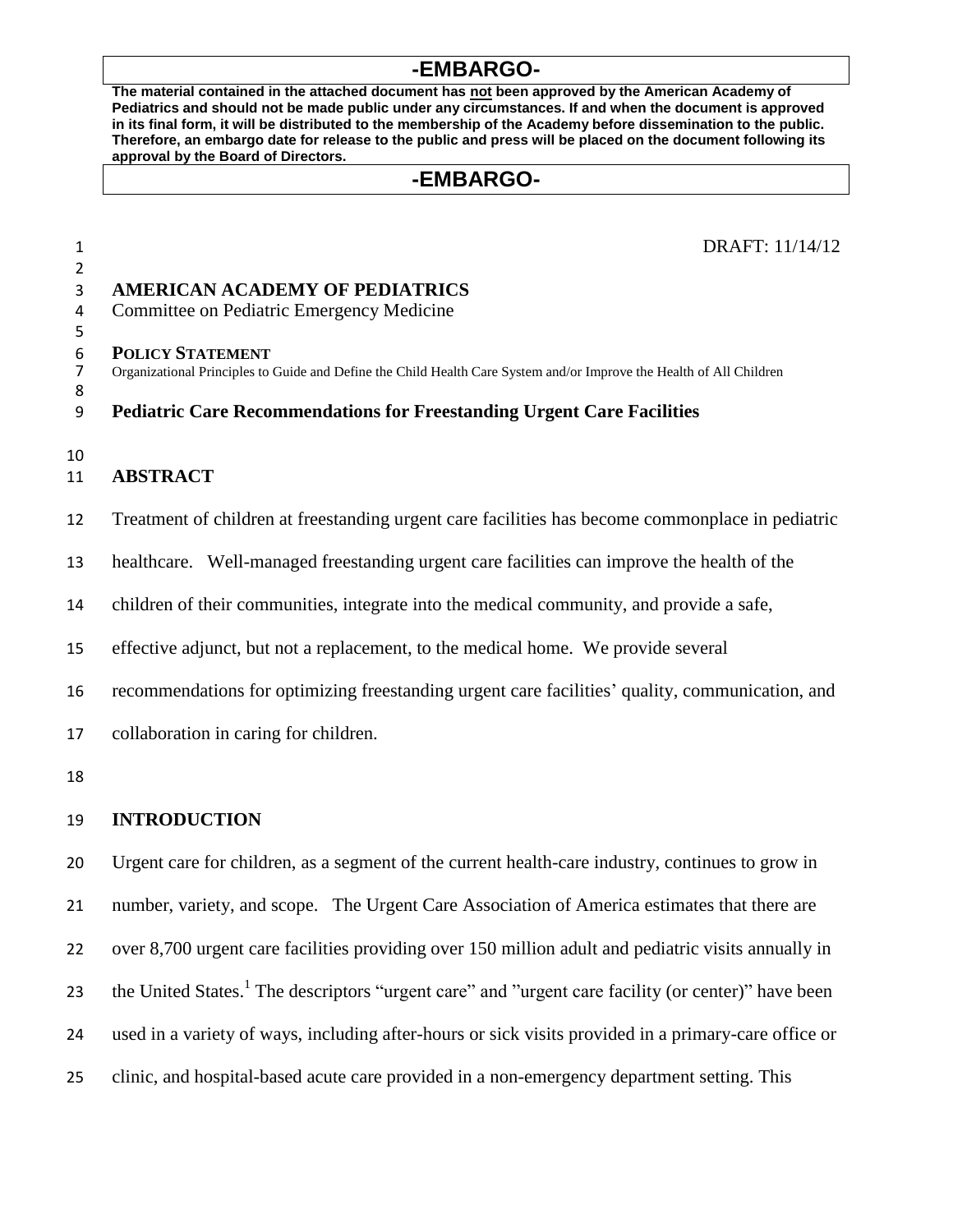policy statement addresses acute care provided to sick or injured children in a freestanding setting specifically designated for that purpose, and does not address hospital-based urgent care 28 facilities, hospital-based or freestanding emergency departments, or retail-based clinics.

### **BACKGROUND**

<span id="page-1-0"></span> Urgent care typically focuses on providing acute visits for mildly or moderately sick or injured patients, with an emphasis on rapid service and low cost. Freestanding urgent care facilities typically provide unscheduled visits, but may also allow patients and families to make an appointment. Business models include individual businesses, franchises, affiliates of a specific health insurer, or subsidiaries of a hospital, among others. Facilities operating as part of a hospital system will likely fall within that larger administrative structure, and include shared computerized imaging, lab facilities, medical records, and other resources. The large majority of 38 urgent care facilities have at least one physician on staff.<sup>3</sup> Plain radiography, suturing of uncomplicated lacerations, and simple lab tests are typically offered. Some provide such non- acute services as flu shots and pre-participation sports physical exams. One of the principal challenges of urgent care is maintaining an appropriate and pre-determined scope of practice, as it is common for patients with true emergencies to seek care at urgent care facilities; this confusion is likely exacerbated by varying definitions of urgent care. Regulation of freestanding urgent care centers varies greatly amongst the various states, ranging from little oversight to 45 actual prohibition of the term "urgent care" except by emergency centers.<sup>4</sup> Patient screening and other requirements of the Emergency Medical Treatment and Labor Act (EMTALA) may apply to hospital-owned freestanding urgent care facilities if the center is licensed as an emergency department, if it is advertised as providing care for emergency medical conditions on an urgent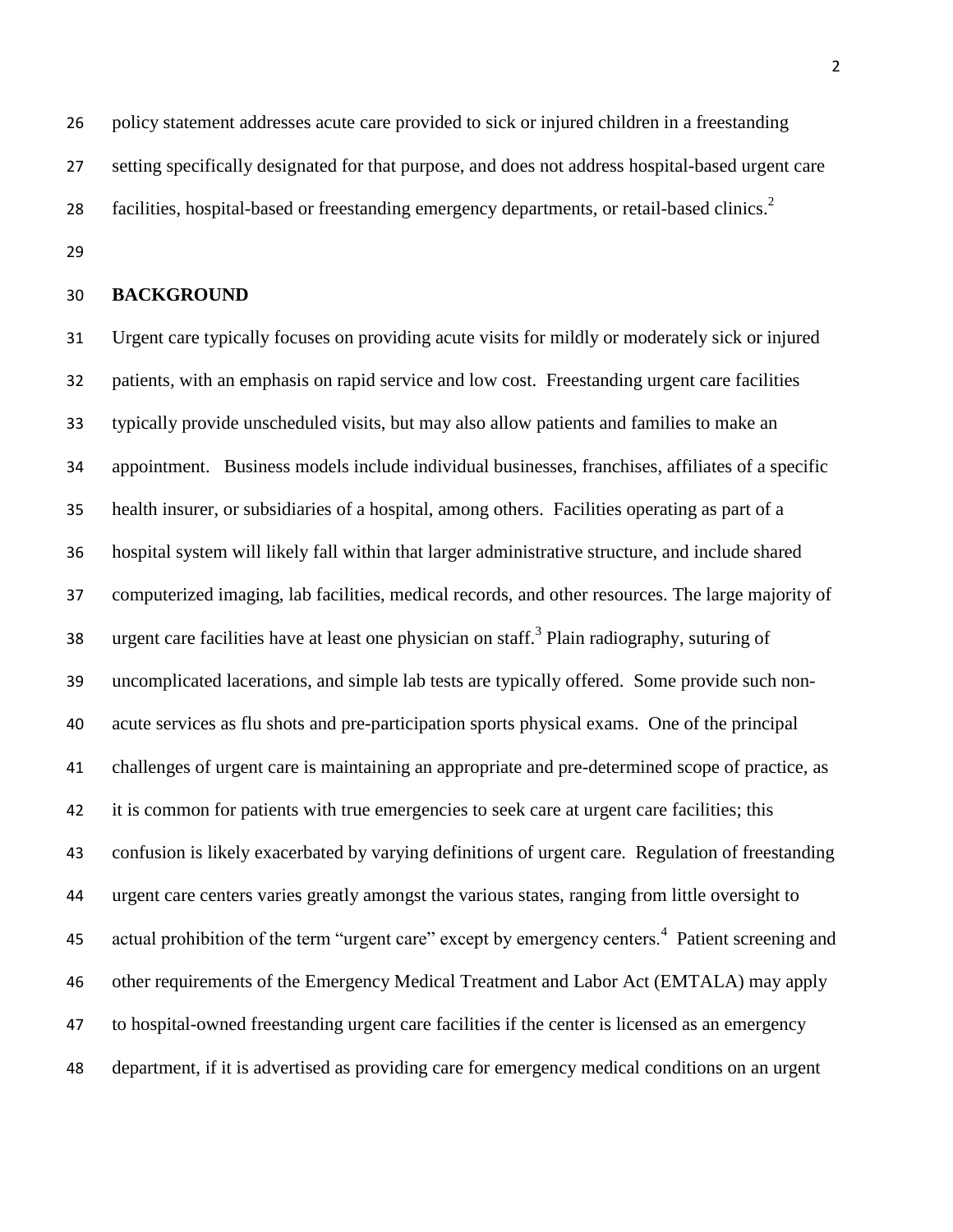<span id="page-2-0"></span> basis, or if at least one-third of their outpatient visits are for treatment of emergency medical 50 conditions on an urgent basis without requiring a previously scheduled appointment; this would require the Centers for Medicare & Medicaid Services to (retrospectively) rule that an urgent care facility was a "dedicated emergency department" and remains controversial.[5](#page-2-0)<sup>,6</sup> 

 Despite the growth in pediatric urgent care, there is little existing literature beyond professional policy statements and industry whitepapers on the subject. Research on the nature, scope, 56 quality, and outcomes is scanty[3](#page-1-0)<sup>,7,8</sup> and should be an important area of focus for future health service researchers. As the role of freestanding urgent care facilities in pediatric care evolves, it is important that they maintain the highest standards.

### **RECOMMENDATIONS**

### **Emergency Preparedness:**

 Administrators at freestanding urgent care facilities serving children should ensure that their staff is capable of providing timely assessment, early resuscitation and stabilization, and any necessary transfer, of pediatric patients. This includes children with medical, traumatic, and behavioral emergencies. Staff of freestanding urgent care facilities should have the training, experience, and skills necessary to initiate pediatric life support during all hours of operation. Simulation / mock codes, with scenarios that are complete from patient presentation to departure, are often an important component of pediatric emergency preparedness. Triage, transfer, and transport agreements should be prearranged with definitive care facilities that are capable of providing the appropriate level of care based on the acuity of illness or injury of the child. Local emergency medical services providers should be familiarized with the facility's physical plant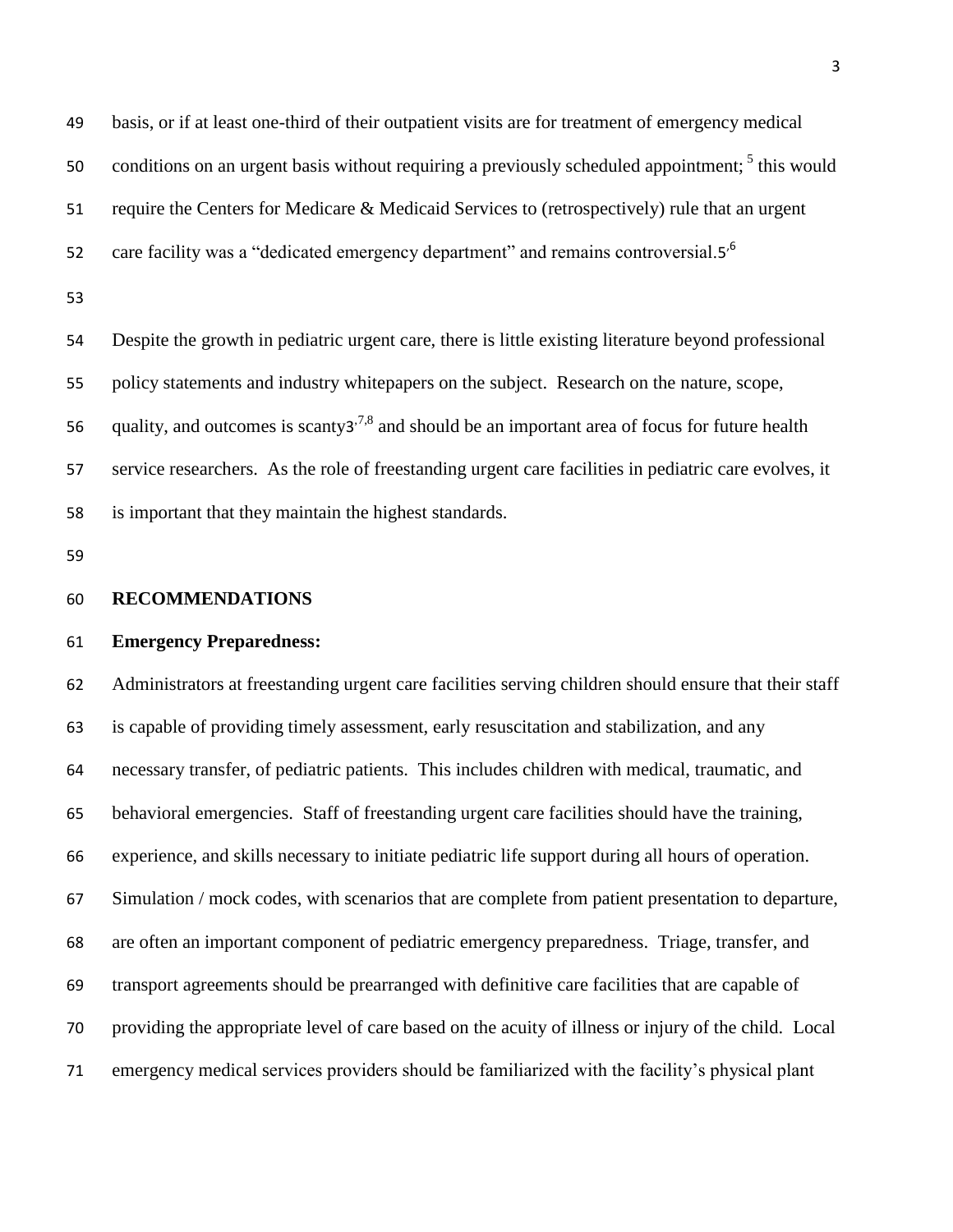and emergency plans. Programs to monitor and improve the quality of care for children with emergencies should be in place. Although written for the primary care provider, the AAP policy statement "Preparation for emergencies in the offices of pediatricians and pediatric primary care providers" offers excellent guidance for preparation, recognition and response to children requiring emergency care in the urgent care facility setting.<sup>9</sup> 

## **Scope of care:**

 Freestanding urgent care facilities must give careful thought and planning to the scope of care that they can and should provide to pediatric patients. This includes evidence-based, patient- and family-centered, pre-determined approaches to common pediatric complaints, including fever, asthma exacerbations, lacerations, gastrointestinal complaints, potential fractures and other musculoskeletal injuries, as well as principles guiding the evaluation and management of other 84 complaints. Guidance regarding conditions that are / are not appropriate to the facility should be readily available to parents and referring physicians. The timing and availability of child- appropriate equipment, on-site and off-site lab testing, and imaging must be taken into consideration. Planning should include pre-determined limits on care and pre-determined systems for handovers of care, either when limits of available care are reached or the facility is closing.

 Facilities must have pre-determined plans for addressing requests for patient care, including those involving children with emergency medical conditions, that occur before or after usual hours of operation, including when staff members are physically present. Signage and directions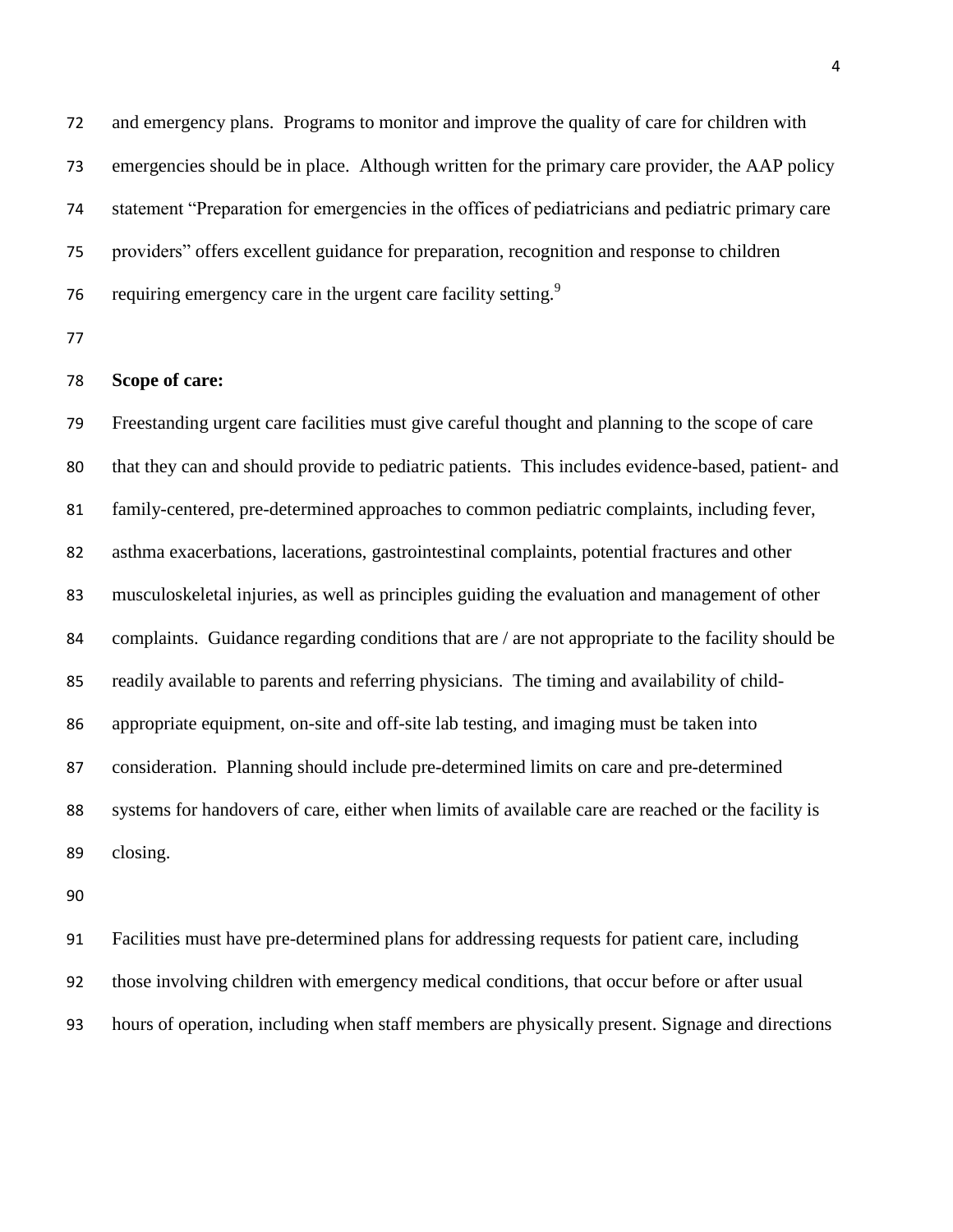to nearby emergency facilities can be especially helpful to those seeking care when no facility staff are present.

### **The medical home:**

98 Urgent care facilities should complement and support the medical home model,  $^{10}$  providing some services not routinely available in the medical home and providing an alternative for acute care should the medical home be unavailable. They should not routinely provide continuity care to children and should avoid appearing to replace the primary care provider. Urgent care facilities should collaborate with primary care providers as referral centers for patients with acute health concerns. Referring providers should provide to the freestanding urgent care facility necessary clinical information and be available to provide consultation and context for their patients' management. Whether a patient is referred or not, appropriate records should be kept. Communication with the medical home regarding all aspects of the urgent care visit should be prompt and seamless, to ensure appropriate continuity of care. Providers who refer children to a freestanding urgent care facility should verify adherence to these recommendations with the facility's leadership, and should expect high quality care for their patients.

### **Staffing:**

 Freestanding urgent care facilities serving children must be staffed by providers and staff with the training and experience to manage children who are seeking urgent care, and to appropriately initially manage and transfer children who may be seeking emergency care from the urgent care setting. Educational opportunities directed at clinicians or administrators providing urgent care for children are needed. Mid-level practitioners should have meaningful oversight by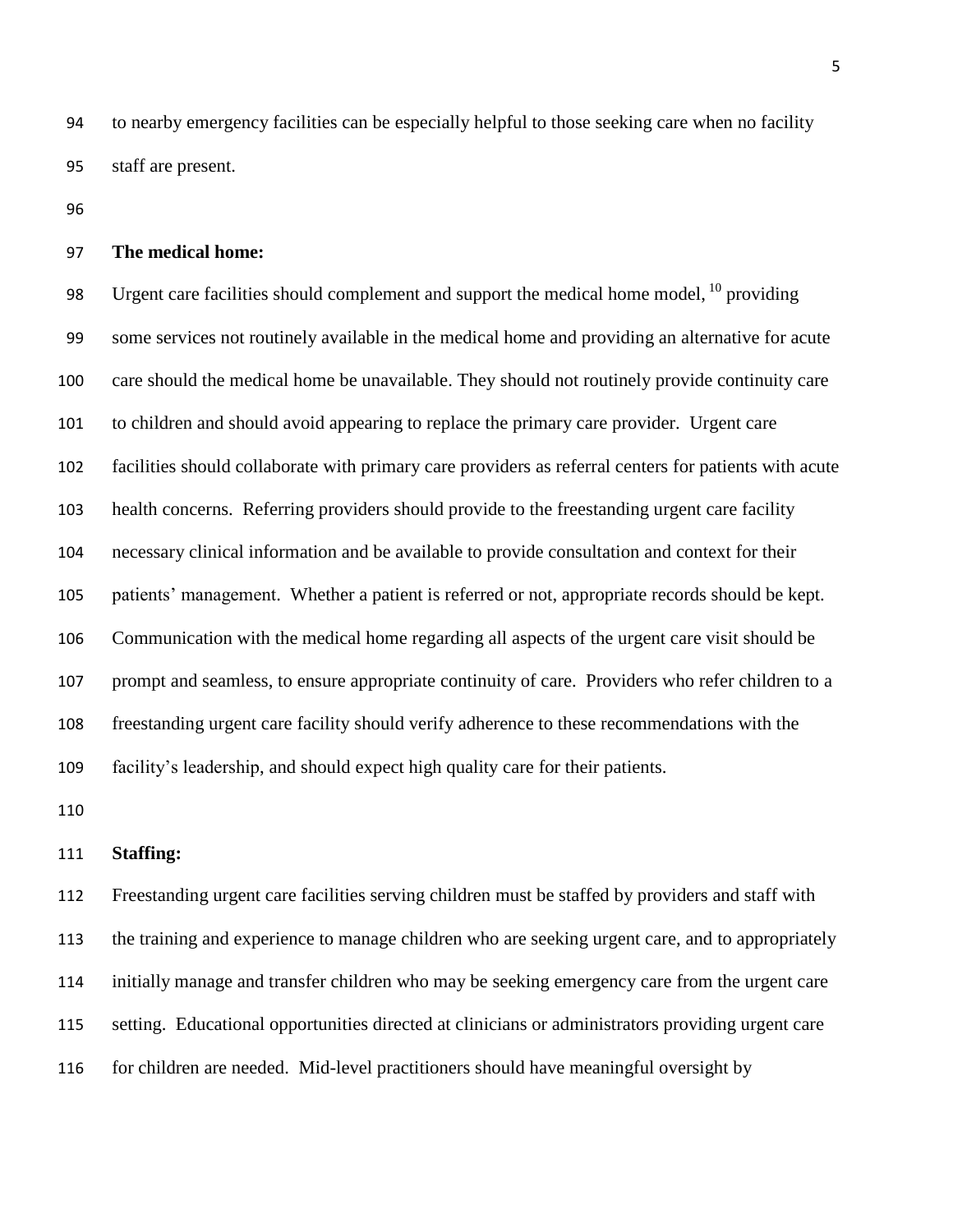appropriate physicians; even when not legally required, the opportunity for mid-level practitioners to collaborate with a consulting physician is desirable. A clinician-manager empowered to address off-hours questions regarding imaging, lab tests, prescriptions, etc., should be available at all times.

#### **Participation in systems of care:**

 Freestanding urgent care facilities have become an important facet of pediatric care in many communities. As such, they should participate in community systems of care. Area health departments, medical societies, and other professional groups provide appropriate lines of communication and avenues for this participation. Facility-specific disaster preparedness preparations should be in place. In addition, urgent care facilities may be important participants in local and regional disaster plans, through such avenues as providing syndromic surveillance to assist in identification of disasters and epidemics, providing aspects of pediatric primary care when disaster disrupts the medical home, and distribution of countermeasures and patient education in the case of actual or potential outbreaks.

 Urgent care facilities should have pre-arranged transfer arrangements with area hospitals capable of providing pediatric or adult emergency care, as necessary. Providers should be able to distinguish, ideally via pre-determined criteria, which patients require emergency ambulance transfers, which require non-emergency ambulance-based transfers, and which may be transferred by other means, such as private vehicle. Planned coordination with local Emergency Medical Services is essential. Appropriate reimbursement should be available to both facilities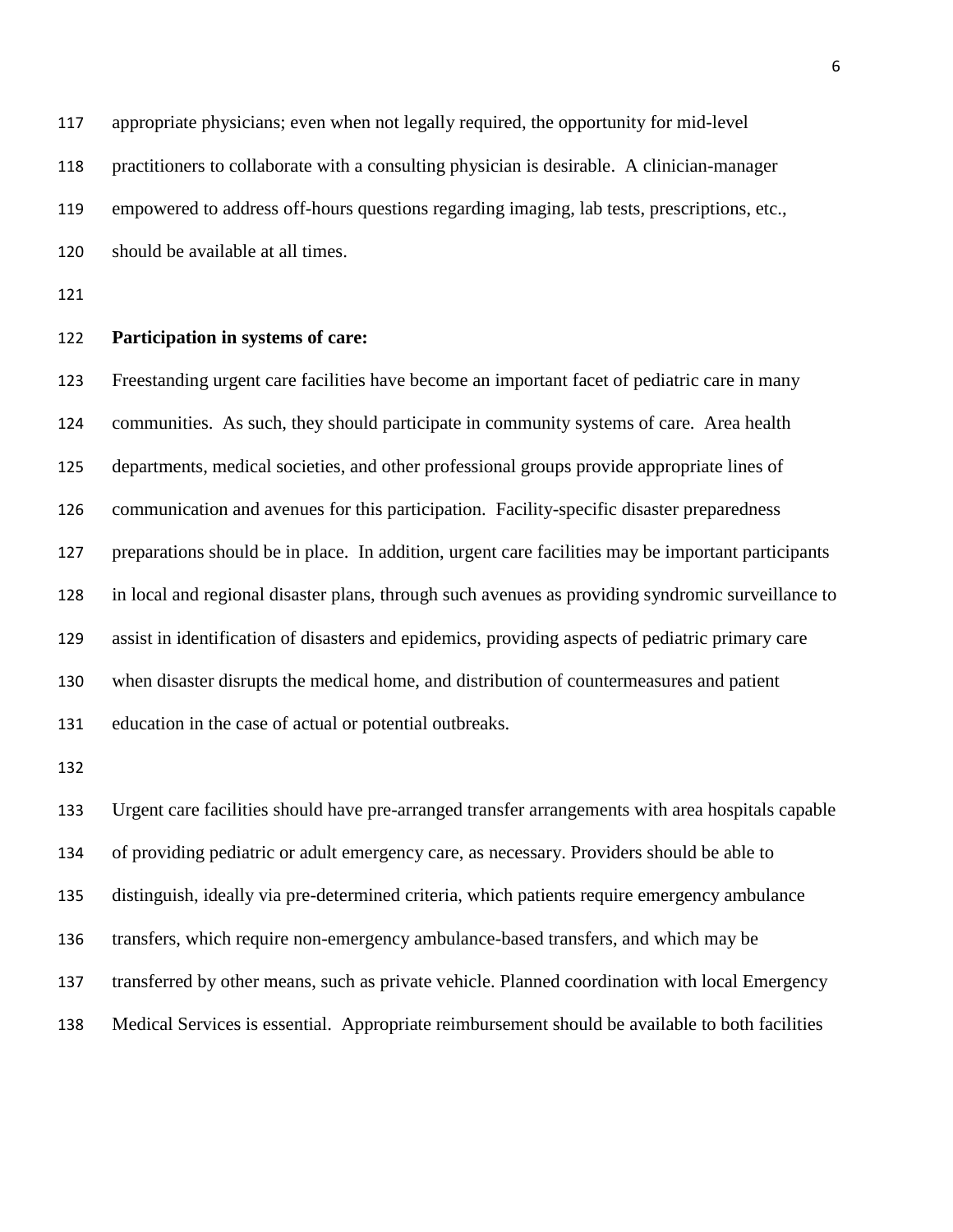when a patient is transferred from a medical home to an urgent care center, or from an urgent care center to an emergency department or other facility.

 Medical professionals providing oversight to freestanding urgent care facilities serving children should regularly review facility adherence to this policy statement.

## **CONCLUSIONS**

The number of children being treated at freestanding urgent care facilities is large and growing.[1](#page-0-0)

Well-managed freestanding urgent care facilities can improve the health of the children of their

communities, be integrated into the medical community, and provide a safe, effective adjunct,

but not a replacement, to the medical home. Consistent oversight, planning, and quality are

crucial. There remains a great need for research on the role of urgent care in pediatrics.

Educational opportunities at the student, resident, fellow, or continuing education level involving

pediatric urgent care are minimal and should be developed, as more and more pediatricians and

other health care providers are employed by, provide oversight to, or work collaboratively with,

urgent care facilities.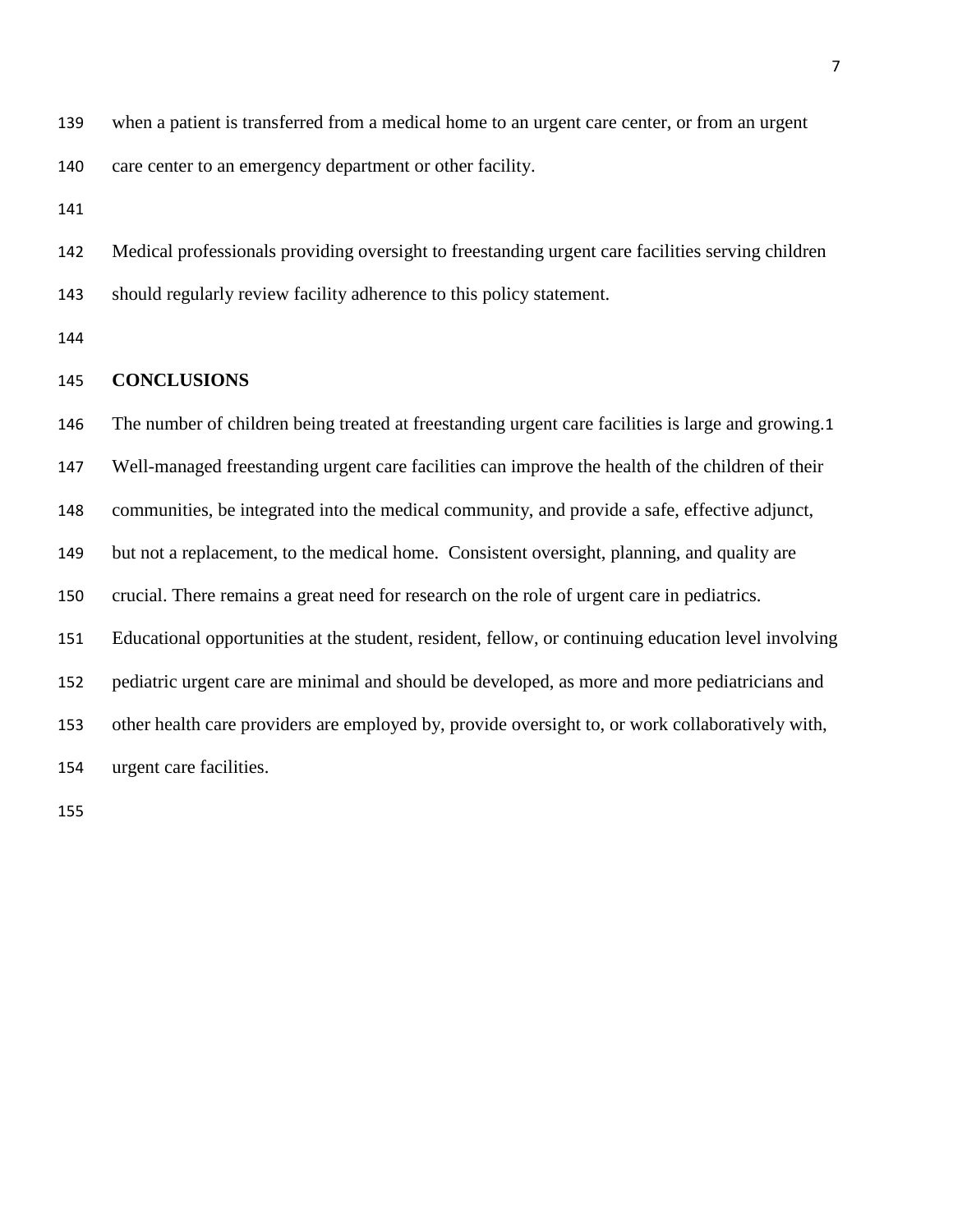#### 156 **REFERENCES**

<sup>1</sup> http://www.ucaoa.org/home\_abouturgentcare.php; accessed May 10, 2012.

<sup>2</sup> Retail-Based Clinic Policy Work Group. AAP principles concerning retail-based clinics.

*Pediatrics* 2006;118:2561-2562.

<sup>3</sup> Weinick RM, Bristol SJ, DesRoches CM. Urgent care centers in the U.S.: findings from a national survey. BMC Health Services Research 2009;9:79.

<sup>4</sup>Williams M, Pfeffer M. Freestanding emergency departments: do they have a role in

California? California Healthcare Foundation, 2009.

http://www.chcf.org/publications/2009/07/freestanding-emergency-departments-do-they-have-arole-in-california. Accessed July 3, 2012.

 $<sup>5</sup>$  Moy MM. The EMTALA Answer Book, 2012 Edition. Wolters Kluwer Law & Business; New</sup> York: 2012.

<sup>6</sup> Centers for Medicare & Medicaid Services, HHS § 489.24.

http://www.gpo.gov/fdsys/pkg/CFR-2007-title42-vol4/pdf/CFR-2007-title42-vol4-sec489-

24.pdf. Accessed November 14, 2012.

<sup>7</sup> Yard EE, Comstock RD. An epidemiology comparison of injuries presenting to a pediatric emergency department and local urgent care facilities. Journal of Safety Research 2009;40:63- 69.

<sup>8</sup> Conners GP, Hartman T, Fowler MA, Schroeder LL, Tryon TW. Was the pediatric emergency department or pediatric urgent care center setting more affected by the Fall, 2009 H1N1 influenza outbreak? Clinical Pediatrics 2011;50:764-766.

<sup>9</sup> Committee on Pediatric Emergency Medicine. Preparation for emergencies in the offices of pediatricians and pediatric primary care providers. Pediatrics 2007;120:200-212.